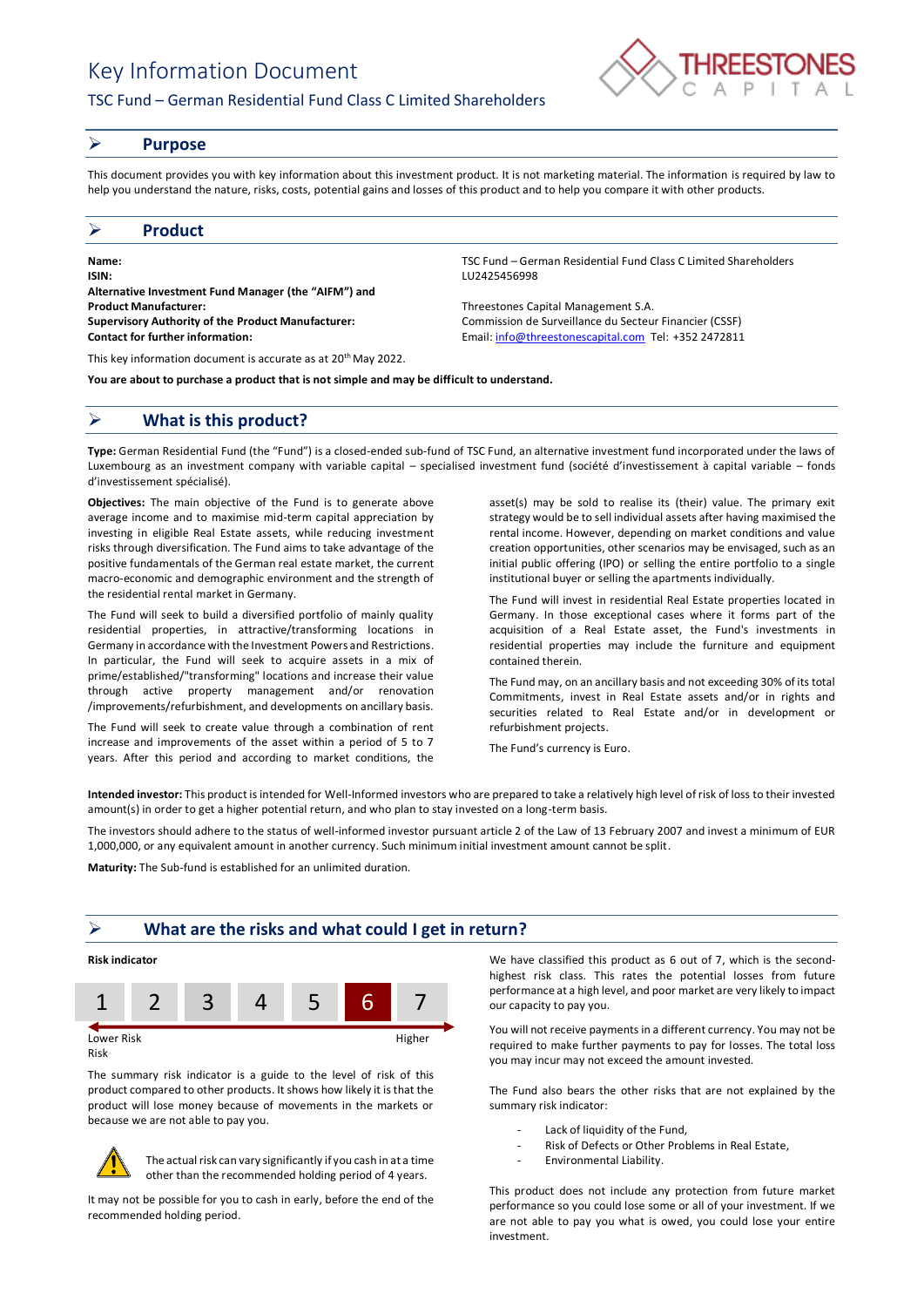# Key Information Document



# TSC Fund – German Residential Fund Class C Limited Shareholders

#### **Performance scenarios**

Market developments in the future cannot be accurately predicted. The scenarios shown are only an indication of some of the possible outcomes based on recent returns. Actual returns could be lower.

| Investment of EUR10,000 |                                     | If you cash in after 1<br>year | If you cash in after 2<br>years | If you cash in after 4<br><b>Vears</b> (recommended holding<br>period) |
|-------------------------|-------------------------------------|--------------------------------|---------------------------------|------------------------------------------------------------------------|
| <b>Stress scenario</b>  | What you might get back after costs | EUR 9,246.25                   | EUR 9,337.72                    | EUR 9,089.85                                                           |
|                         | Average return each year            | $-7.54%$                       | $-3.37\%$                       | $-2.36%$                                                               |
| Unfavorable scenario    | What you might get back after costs | EUR 9,331.30                   | EUR 9,497.02                    | EUR 9,752.16                                                           |
|                         | Average return each year            | $-6.69%$                       | $-2.55%$                        | $-0.63%$                                                               |
| Moderate scenario       | What you might get back after costs | EUR 9,841.60                   | EUR 10,644.75                   | EUR 12,116.12                                                          |
|                         | Average return each year            | $-1.58%$                       | 3.17%                           | 4.92%                                                                  |
| Favorable scenario      | What you might get back after costs | EUR 9,976.65                   | EUR 11,461.56                   | EUR 14,272.63                                                          |
|                         | Average return each year            | $-0.23%$                       | 7.06%                           | 9.30%                                                                  |

This table shows the money you could get back over the next 4 years, under different scenarios, assuming that you invest EUR10,000. The scenarios shown illustrate how your investment could perform. You can compare them with the scenarios of other products.

The scenarios presented are an estimate of future performance based on evidence from the past on how the value of this investment varies, and are not an exact indicator. What you get will vary depending on how the market performs and how long you keep the investment/product.

This product cannot be easily cashed in. This means it is difficult to estimate how much you would get back if you cash in before the end of the recommended holding period. You will either be unable to cash in early or you will have to pay high costs or make a large loss if you do so.

The figures shown include all the costs of the product itself, but may not include all the costs that you pay to your advisor or distributor. The figures do not take into account your personal tax situation, which may also affect how much you get back.

# ➢ **What happens if German Residential Fund is unable to pay out?**

The investor may face a financial loss due to the default of the Fund. This loss is not covered by an investor compensation or guarantee scheme.

Upon the dissolution of the Fund in the context of insolvency proceedings, the assets of the Fund will be liquidated in an orderly manner and all investments or the proceeds from the disposal or liquidation of investments will be distributed to the Limited Shareholders in compliance with the distribution policy.

# ➢ **What are the costs?**

The Reduction in Yield (RIY) shows what impact the total costs you pay will have on the investment return you might get. The total costs take into account one-off, ongoing and incidental costs

The amounts shown here are the cumulative costs of the product itself, for three different holding periods. They include potential early exit penalties. The figures assume you invest EUR10,000. The figures are estimates and may change in the future.

### **Costs over time**

The person selling you or advising you about this product may charge you other costs. If so, this person will provide you with information about these costs and show you the impact that all costs will have on your investment over time.

| Investment of EUR10,000         | If you cash in after 1 year | If you cash in after 2 years | If you cash in after 4 years<br>(recommended holding period) |
|---------------------------------|-----------------------------|------------------------------|--------------------------------------------------------------|
| Total costs                     | EUR 988.40                  | EUR 1,662.85                 | EUR 2.896.85                                                 |
| <b>RIY (Reduction in Yield)</b> | 9.29%                       | 7.22%                        | 5.32%                                                        |